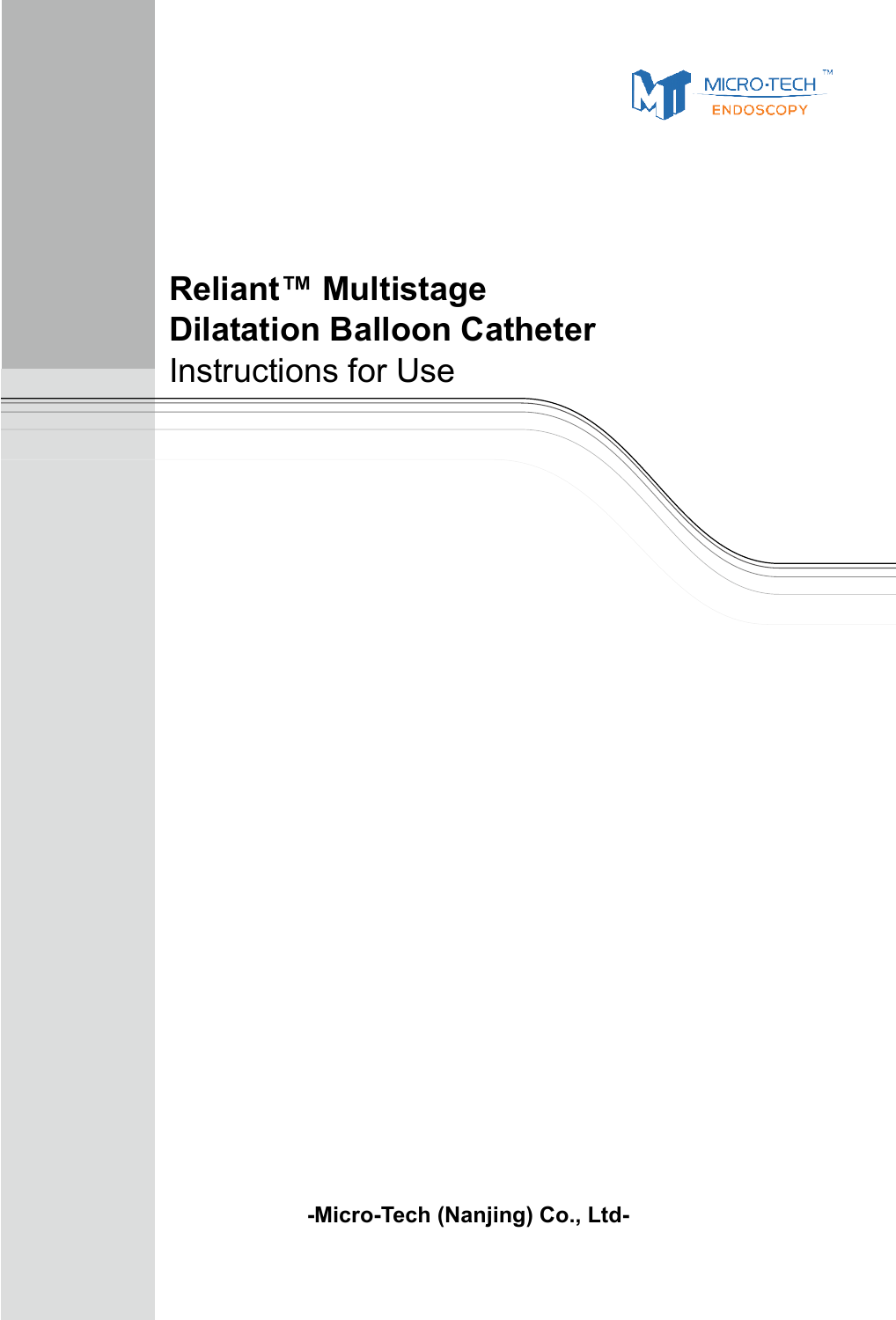

#### **IMPORTANT INFORMATION**

Caution: Federal law restricts this device to sale by or on the order of a physician. Read all instructions carefully before use. They contain essential information on using this device safely and effectively. Keep these instructions in a safe, accessible location, as you may need to refer to them again. If you have any questions or comments about any information in these instructions, please contact Micro-Tech.

#### **INTENDED USE**

The Reliant™ Multistage Dilatation Balloon Catheter is indicated for use in adult and adolescent populations to endoscopically dilate strictures of the gastrointestinal tract.

#### **CONTRAINDICATIONS**

The contraindications include, but are not limited to, the following:

- Severe cardiopulmonary insufficiency or thrombasthenia;
- The patient's inability to withstand endoscopy procedures;
- Severe active gastroesophageal varicosity by portal hypertension;
- Aortic aneurysm or cardiopulmonary failure;
- Severe active internal hemorrhoid or varicosity;
- Acute inflammation or active ulcerative colitis;
- Multiple small intestinal obstructions due to extensive adhesions;
- Asymptomatic rings, webs or strictures;
- Inability to advance the dilation balloon through the area of stricture;
- Known or suspected perforation;
- Severe inflammation or scarring near the site of dilation.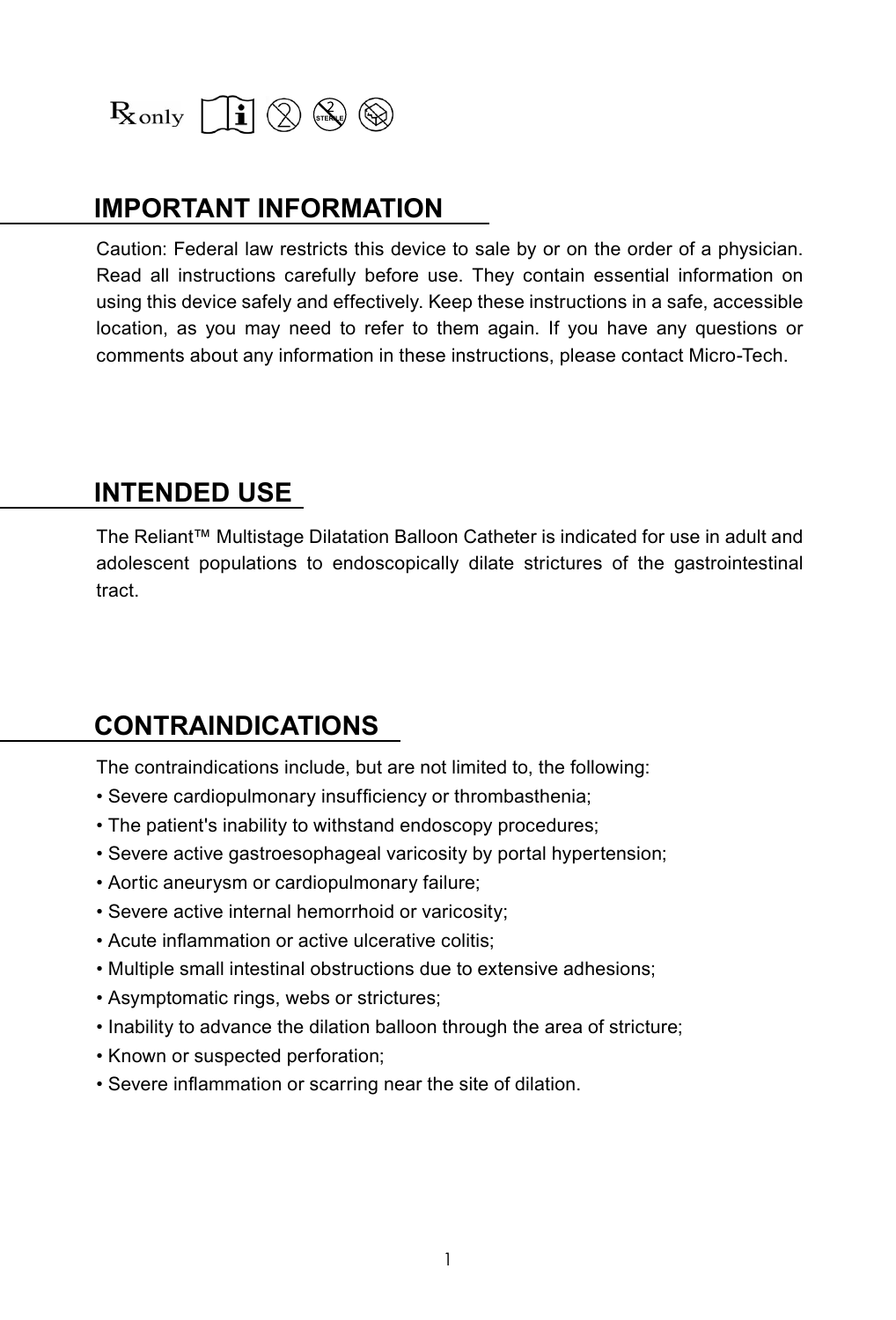## **POTENTIAL COMPLICATIONS**

Potential complications associated with balloon dilatation include, but are not limited to:

- Pancreatitis
- Cholangitis
- Perforation
- Hemorrhage
- Hematoma
- Sapraemia
- Infection
- Allergic reaction to contrast agent or medication
- Hypotension
- Respiratory depression or arrest
- Cardiac arrhythmia or arrest

## **WARNINGS**

- **The product is intended for single use only! DO NOT re-use, re-sterilize, and/or reprocess.** Re-use, re-sterilization or reprocessing may compromise the structural integrity of the device and/or lead to device failure which, in turn, may result in patient injury, illness or death. Re-use, re-sterilization or reprocessing may also create a risk of contamination of the device and/or cause patient infectious disease(s). Contamination of the device may lead to injury, illness or death of the patient. Micro-Tech assumes no liability with respect to instruments reused, re-sterilized or reprocessed.
- Do not use this instrument for any purpose other than its intended use.
- The product is only intended for adult and adolescent populations.
- This device is not made with natural rubber latex.
- Patients should be informed of the potential risks and complications, which may lead to injury, illness or death of the patient.
- The instrument is intended for use under the direct supervision of a suitably trained physician only. A thorough understanding of the technical principles, clinical applications, and associated risks is expected before usage.
- Confirm that the endoscopic view is clear before use. Do not insert the instrument into the endoscope unless you have a clear endoscopic field of view. Insertion without clear endoscopic field of view could cause patient injury, such as perforation, hemorrhage or mucous membrane damage. Damage to the endoscope and/or the instrument may also occur.
- If excessive resistance is met during the procedure, confirm the cause of the resistance and take remedial action before proceeding.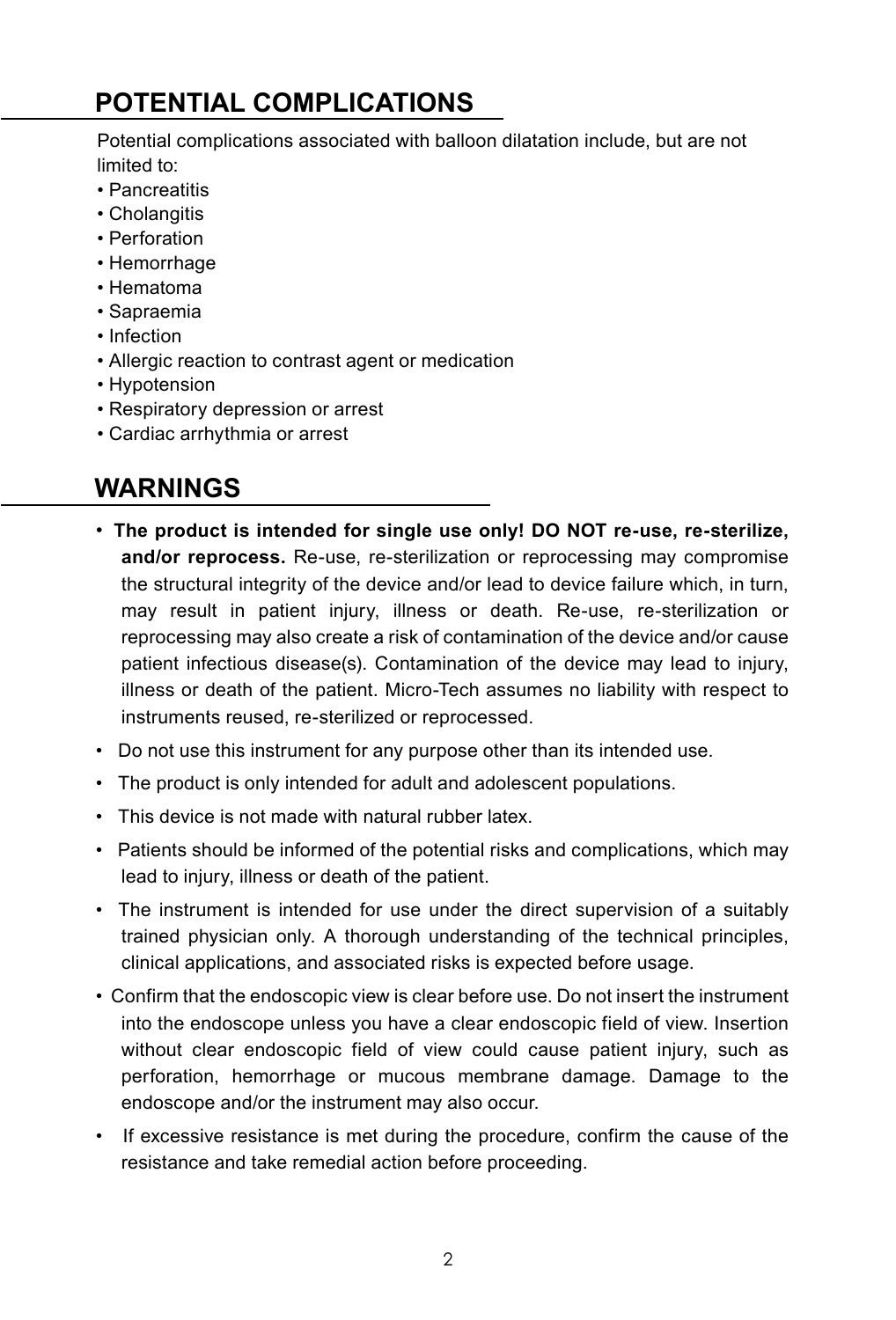- If the balloon bursts during the procedure, stop the procedure immediately and take remedial action.
- 【 Product Name 】Reliant™ Multistage Dilatation Balloon Catheter
- 【 Packaging 】Packed in Pouch
- 【 Production Date 】 See packaging
- 【 Sterilization 】 Sterilized by EO (ethylene oxide) gas
- 【 Shelf Life】 3 years
- 【 Compatible Working Channel 】≥ø2.8mm Olympus or ≥ø3.2mm Other

#### **PREPARATION**

- 1. Reference the product label and choose the appropriate device. Refer to the compatible working channel.
- 2. Contents supplied STERILE.
- 3. Inspect the package before use for any damage. Do not use if package is damaged. Open the package carefully after verifying the expiration date.
- 4. Carefully remove the device from its packaging and uncoil it. Do not use excessive force as this may damage the device and affect performance.
- 5. If this device shows any signs of damage, do not use. Do not attempt to repair a nonfunctional or damaged device.
- 6. The balloon is provided with a guidewire lock, located at the guidewire luer port. This lock needs to be in the OFF position to advance or retract the guidewire. LOCK the guidewire prior to introduction into the endoscope.
- 7. If desired, the 0.035 guidewire can be removed and the catheter backloaded onto a suitable 0.035 guidewire insitu. It is recommended that the guidewire port be flushed with saline prior to loading the catheter onto the guidewire.
- 8. Do not pre-inflate or test the balloon before insertion.
- 9. Utilizing an appropriate 60ml balloon inflation device with pressure monitor, prime the syringe per the manufacturer instruction for use. Inflate the balloon only with sterile water, saline or contrast medium mixture.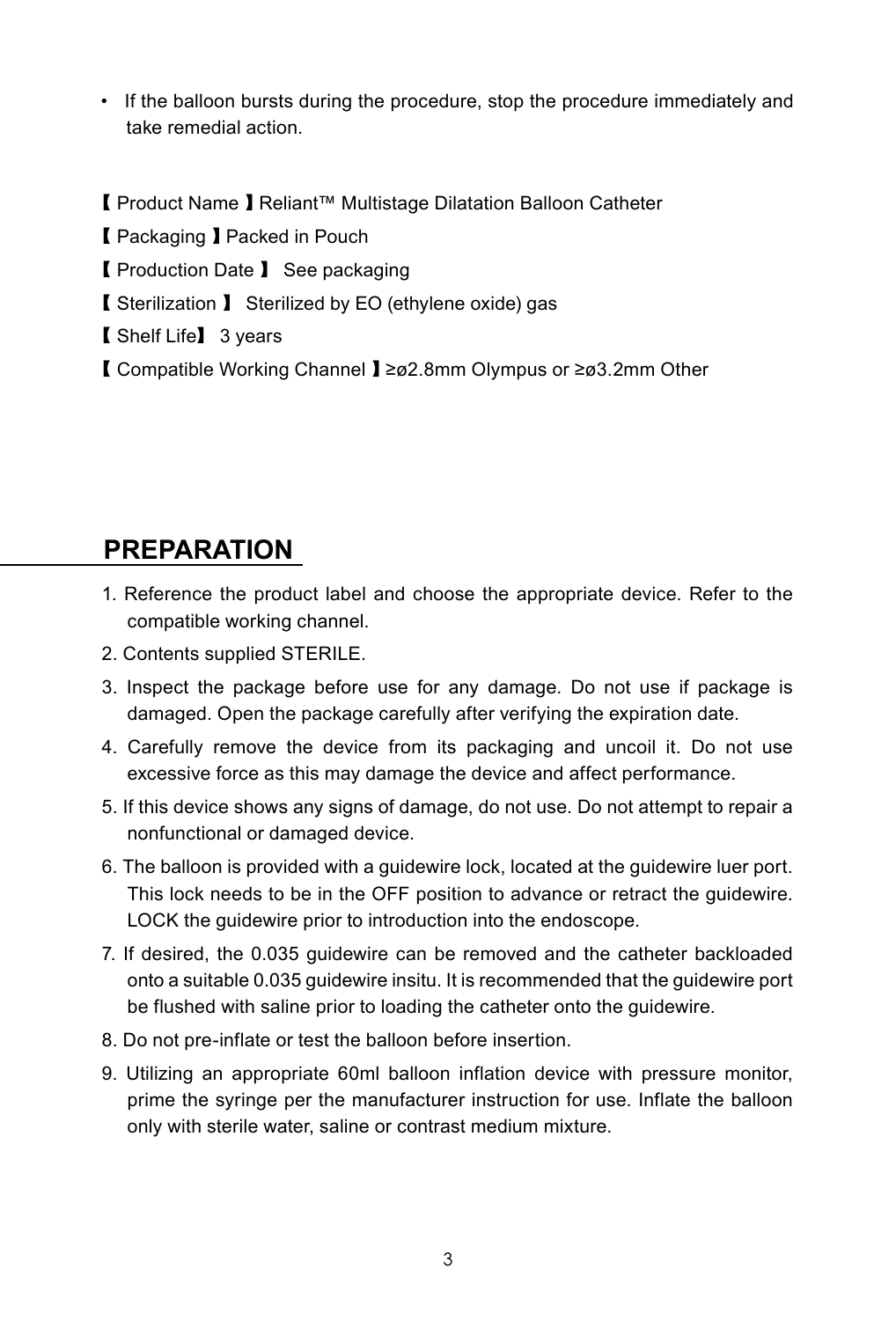### **INSTRUCTIONS FOR USE**

- 1. Attach the primed inflation device to the catheter hub, apply and hold a vacuum. Remove the protective sleeve from the balloon.
- 2. Apply a silicone spray to the balloon surface to facilitate passage through the endoscope working channel.
- 3. Opening or removal of the endoscopes biopsy valve rubber valve, may help facilitate easier passage of balloons larger than 12mm.
- 4. Maintain a vacuum to the catheter during introduction into the endoscope.

**WARNING:** If excessive resistance is met during the procedure, confirm the cause of the resistance and take remedial action before proceeding.

- 5. Slowly advance the balloon catheter into the endoscope using short deliberate movements, under direct endoscopic or fluroscopic visualization.
- 6. Ensure the proximal balloon catheter is visible in the endoscopic view, prior to inflating the balloon. Once the balloon's position is confirmed, inflate the balloon with the inflation device.

**WARNING:** Never use Air or Gas to inflate the balloon.

7. The Reliant™ Multistage Dilatation Balloon Catheter is capable of attain 3 distinct sizes, at the associated inflation pressures. Adjust the pressure of the balloon to attain the smallest size, according to the recommended working pressure on the package label. Larger diameters can be achieved with higher inflation pressures based on the pressure/diameter tag label near the hub on the proximal end of the catheter. The balloon may burst if excessive pressure is applied.

**WARNING:** If the balloon bursts during the procedure, stop the procedure immediately and take remedial action.

**Note:** If the balloon bursts, do not withdraw the balloon through the endoscope. Carefully remove the burst balloon and endoscope together as a single unit.

- 8. Carefully observe the balloon pressure during Dilatation. Minor adjustments may need to be made to maintain the appropriate pressure. This is normal.
- 9. To remove the balloon, apply a negative pressure using the inflation device. Under direct endoscopic view, ensure that all liquid is withdrawn from the balloon before slowly removing the catheter from the endoscope.

**Note:** Ensure all fluid is removed before attempting to remove the balloon. Depending upon the inflation balloon size and chosen medium, this may take between 10-30 seconds.

**Note:** Resistance can be reduced by straightening the endoscope, where possible, prior to removal of the catheter.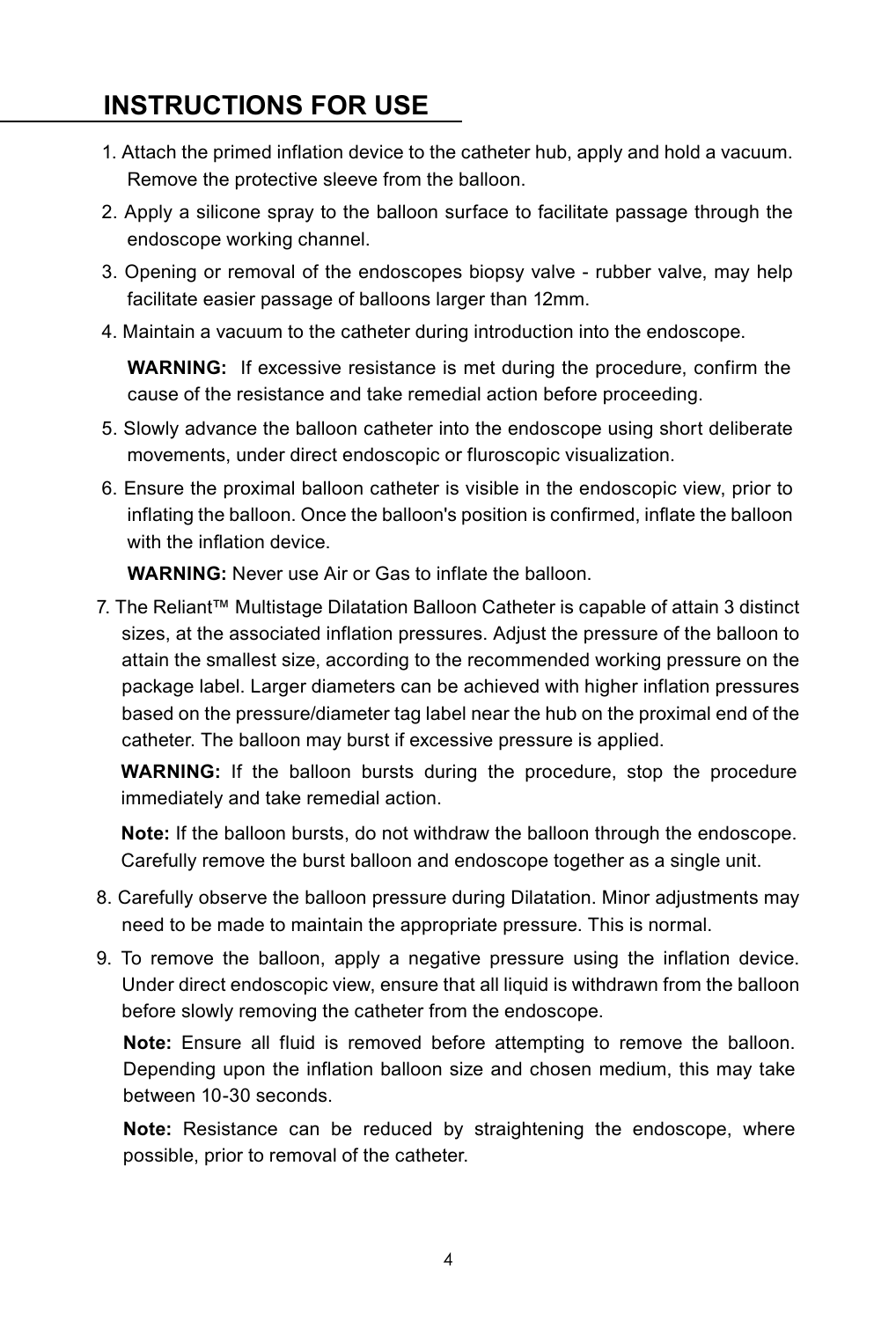**Note:** Do not forcefully withdraw the balloon from the endoscope. If significant resistance is encountered, removal of the endoscope along with the compromised balloon may be required in order to prevent damages to the endoscope. Remove the balloon catheter from the endoscope by cutting the proximal end of the balloon.

10. Upon completion of the procedure, dispose of the device(s) as per institutional guidelines for biohazardous medical waste.

### **STORAGE**

The product should be stored in a cool, dry, clean, well-ventilated, non-corrosive gas environment.

Do not expose the package to organic solvent, ionizing radiation or ultraviolet radiation.

#### **PRODUCT DISPOSAL**

After use, this product may be a potential biohazard. Handle and dispose of in accordance with hospital, local, federal, state and administrative laws and regulations.

#### **Limited Warranty and Disclaimers**:

1. Limited Warranty to Buyer. Micro-tech USA warrants to Buyer that, for the earlier of one (1) year from the date of purchase, or until the product is used by Buyer, the products will be free from defects in materials and workmanship when stored and used in accordance with the instructions for storage and use provided by Micro-Tech and in accordance with applicable regulatory requirements. Descriptions or specifications appearing in Micro-tech USA's literature are meant to generally describe the products and do not constitute any express warranties. In the event that Micro-tech USA gives technical advice with respect to the product, it is agreed that such advice is given without any liability on Micro-tech USA's part. Any guarantee of specific properties of or in the products shall only be effective if and to the extent specifically confirmed by Micro-tech USA in writing. These warranties shall not apply for product failure or deficiency due to improper storage, alteration, or the consequences of uses for which the products were not designed or that adversely affect the products' integrity, reliability, or performance.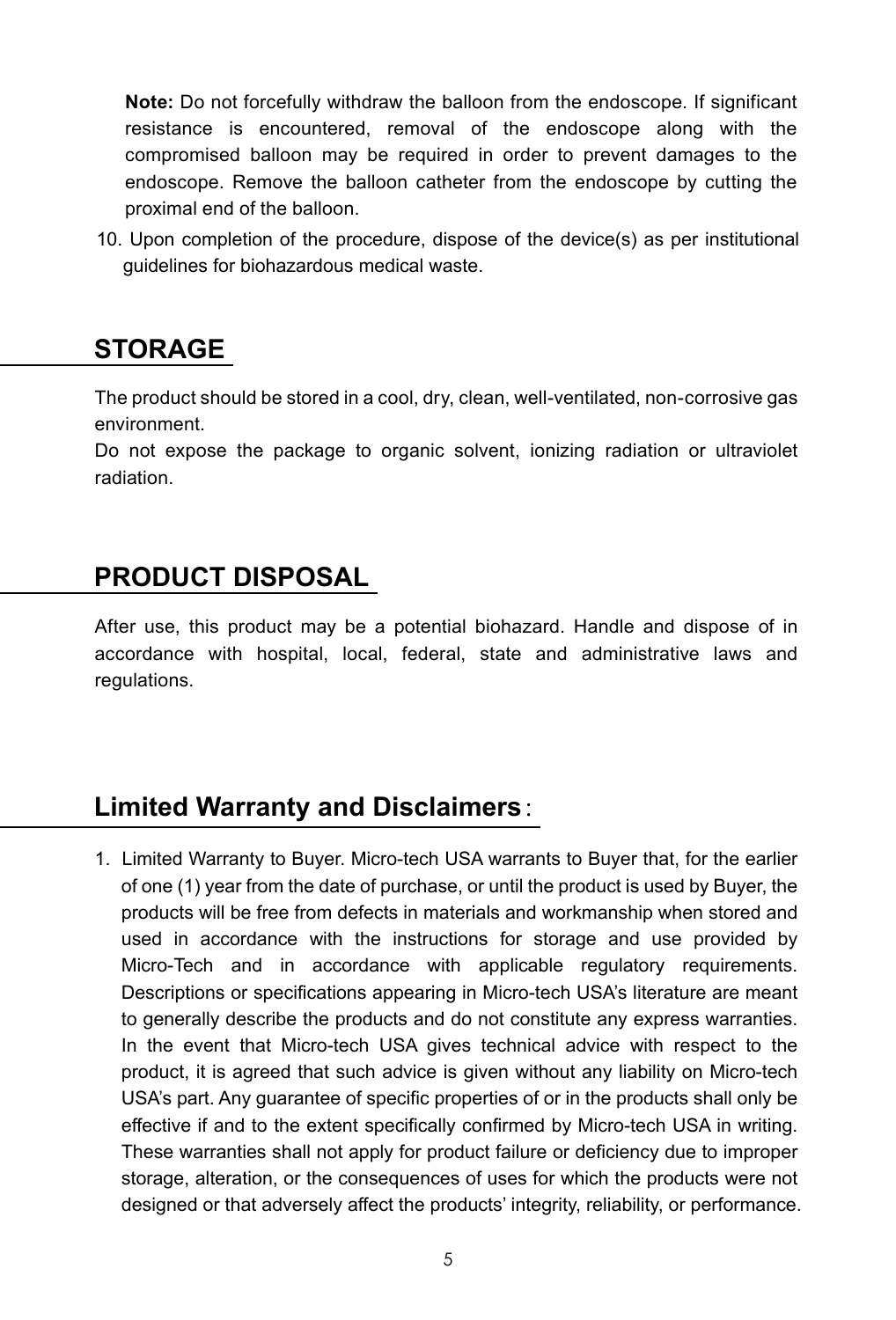- 2. Disclaimer and Release. **THE WARRANTIES, OBLIGATIONS, AND LIABILITIES OF Micro-tech USA AS SET FORTH HEREIN ARE EXCLUSIVE. BUYER HEREBY WAIVES ALL OTHER WARRANTIES, EXPRESS OR IMPLIED, ARISING BY LAW OR OTHERWISE, WITH RESPECT TO THE PRODUCTS AND ANY OTHER GOODS OR SERVICES DELIVERED BY BUYER, INCLUDING, BUT NOT LIMITED TO: (1) ALL OTHER EXPRESS AND IMPLIED WARRANTIES, INCLUDING ANY IMPLIED WARRANTY OF MERCHANTABILITY OR FITNESS FOR A PARTICULAR PURPOSE, AND (2) ANY IMPLIED WARRANTY ARISING FROM COURSE OF PERFORMANCE, COURSE OF DEALING, OR USAGE OF TRADE.**
- 3. Implied Warranties. The purchase of products may be subject to laws in the territories applicable to the sale of the products by Micro-tech USA to Buyer that impose implied warranties, conditions, or obligations that cannot be excluded, restricted, or modified, or can only be excluded, restricted, or modified to a limited extent. The provisions of Paragraphs 2 and 4 shall apply to the greatest extent allowed by such laws.
- 4. Limitation of Liability. **EXCEPT TO THE EXTENT PROHIBITED BY APPLICABLE LAW, MICRO-TECH USA'S LIABILITY UNDER THIS WARRANTY IS LIMITED TO: (a) THE REPLACEMENT OF THE PRODUCTS OR THE RE-SUPPLY OF EQUIVALENT PRODUCTS; (b) THE REPAIR OF THE PRODUCTS OR PAYMENT OF THE COST OF REPAIRING THE PRODUCTS; or (c) PAYMENT OF THE COST OF REPLACING THE PRODUCTS OR ACQUIRING EQUIVALENT PRODUCTS. MICRO-TECH USA SHALL HAVE NO OBLIGATION OR LIABILITY, WHETHER ARISING IN CONTRACT (INCLUDING WARRANTY), TORT (INCLUDING ACTIVE, PASSIVE, OR IMPUTED NEGLIGENCE, STRICT LIABILITY, OR PRODUCT LIABILITY) OR OTHERWISE, FOR ANY SPECIAL, CONSEQUENTIAL, PUNITIVE, INCIDENTAL, OR INDIRECT DAMAGES, OR FOR LOSS OF USE, LOSS OF REVENUE, LOSS OF BUSINESS, LOST PROFIT, OR OTHER FINANCIAL LOSS ARISING OUT OF OR IN CONNECTION WITH ANY PRODUCT OR OTHER GOODS OR SERVICES FURNISHED BY MICRO-TECH USA, EVEN IF MICRO-TECH USA WAS AWARE OF THE POSSIBILITY OF SUCH DAMAGES OR LOSS.**